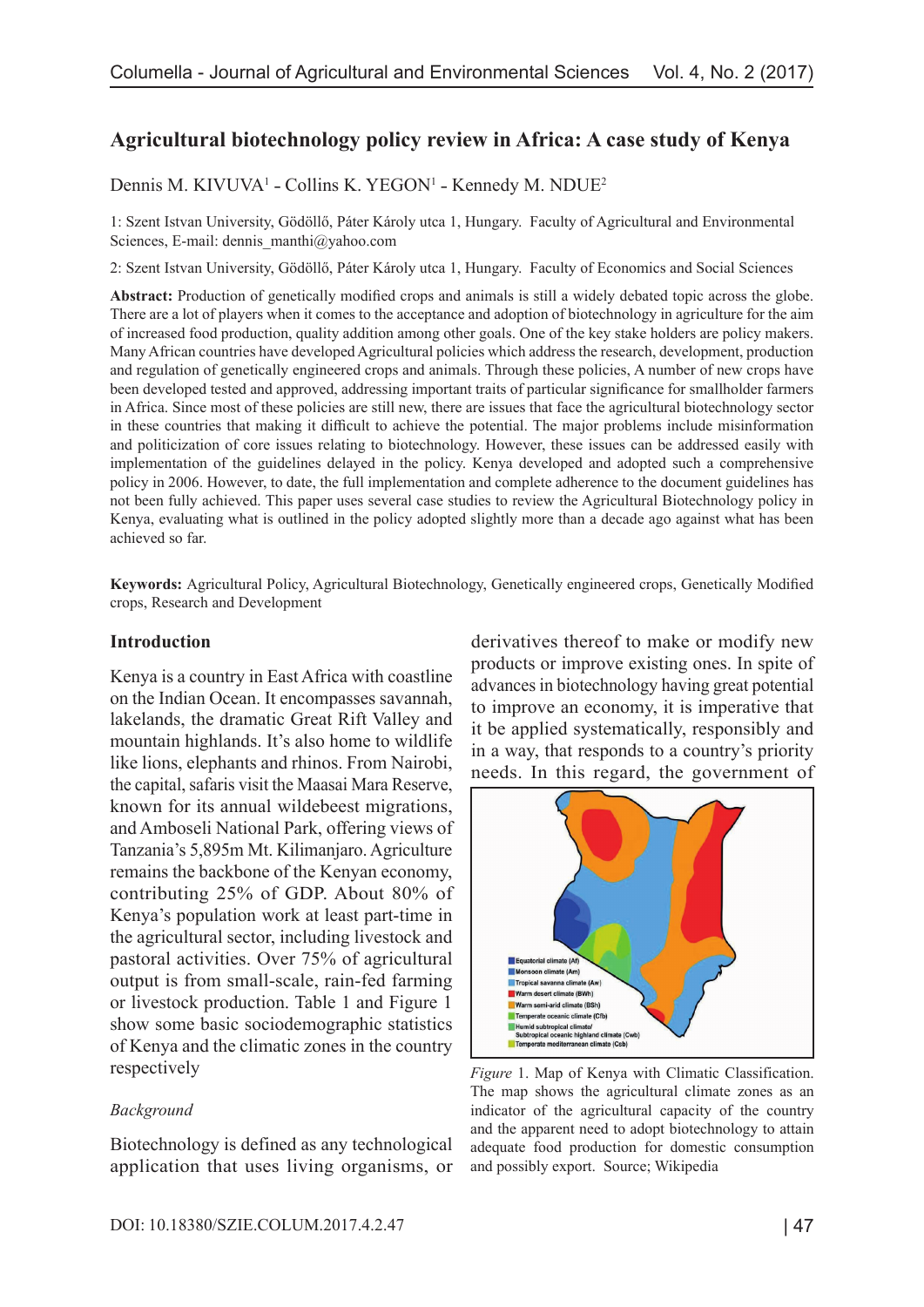| Population                                                                                                                                                                                                         | 46,790,758 (2016 est.)                                                                                                                                                                                                                                                                              |  |  |  |
|--------------------------------------------------------------------------------------------------------------------------------------------------------------------------------------------------------------------|-----------------------------------------------------------------------------------------------------------------------------------------------------------------------------------------------------------------------------------------------------------------------------------------------------|--|--|--|
| Age structre                                                                                                                                                                                                       | 0-14 years: 40.87% (male 9,592,017/female 9,532,032)<br>15-24 years: 18.83% (male 4,398,554/female 4,411,586)<br>25-54 years: 33.54% (male 7,938,111/female 7,755,128)<br>55-64 years: 3.84% (male 819,665/female 976,862)<br>65 years and over: 2.92% (male 590,961/female 775,842) (2016)<br>est. |  |  |  |
| Median age                                                                                                                                                                                                         | total: 19.5 years<br>male: 19.4 years<br>female: 19.6 years (2016 est.)                                                                                                                                                                                                                             |  |  |  |
| Urbanization                                                                                                                                                                                                       | <b>urban population:</b> $25.6\%$ of total population (2015)<br>rate of urbanization: 4.34% annual rate of change (2010-15 est.)                                                                                                                                                                    |  |  |  |
| Major cities population                                                                                                                                                                                            | NAIROBI (capital) 3.915 million; Mombassa 1.104 million (2015)                                                                                                                                                                                                                                      |  |  |  |
| Total area 580,367 sq km, land: 569,140 sq km, of which agricultural land<br>covers 48.1%, with arable land taking up 9.8%; permanent crops cover 0.9%;<br>Land use and agriculture<br>and permanent pasture 37.4% |                                                                                                                                                                                                                                                                                                     |  |  |  |

*Table* 1. About Kenya

Kenya developed a comprehensive national policy to guide research, development and commercialization of modern biotechnology products. The policy, which was approved in September 2006, was the result of several years of work involving all major biotechnology stakeholders nationally, internationally working closely with relevant government departments. This paper is a review of the current policy on Agricultural Biotechnology in Kenya.

## **The Kenya National Biotechnology Development Policy (2006)**

The policy covers all biotechnology applications, including tissue culture and micropropagation, biopesticides and biofertilizers, livestock technology, DNA Marker technology, and genetic engineering. It also covers research, development and use of biotechnology in various key fields such as agriculture, environment, human and animal health and industry. The policy takes cognizance of international instruments, such as the Cartagena Protocol on Biosafety. The objectives of this policy include to:

- Prioritize, promote, and coordinate research in basic and applied bio-sciences,
- Promote sustainable industrial development for production of biotechnologically derived products,
- Create enabling administrative and legal frameworks for biotechnological development and commercialization of such related products,
- Develop mechanisms for the provision of sustainable funding for biotechnology research and products' development,
- Support and facilitate capacity building on all aspects of biotechnology including intellectual property access and protection, biosafety and bioethics,
- Support the development and retention of human resources in science, innovation and biotechnology,
- Stimulate collaboration among public, private sectors and international agencies in order to advance biotechnology both locally and internationally.
- Promote public understanding of the potential benefits and address stakeholder concerns on modern biotechnology.

### *Scope of the Policy*

The government of Kenya adopted biotechnology for the purpose of improving the quality of human welfare, maximizing productivity in agriculture and industry and protecting the environment, conserving biodiversity and bioprospecting. The biotechnology policy therefore seeks to address:

- Traditional and modern biotechnology;
- Genetically modified organisms that are human food and animal feeds and pharmaceuticals.

The policy targets to cover all biotechnology applications including tissue culture and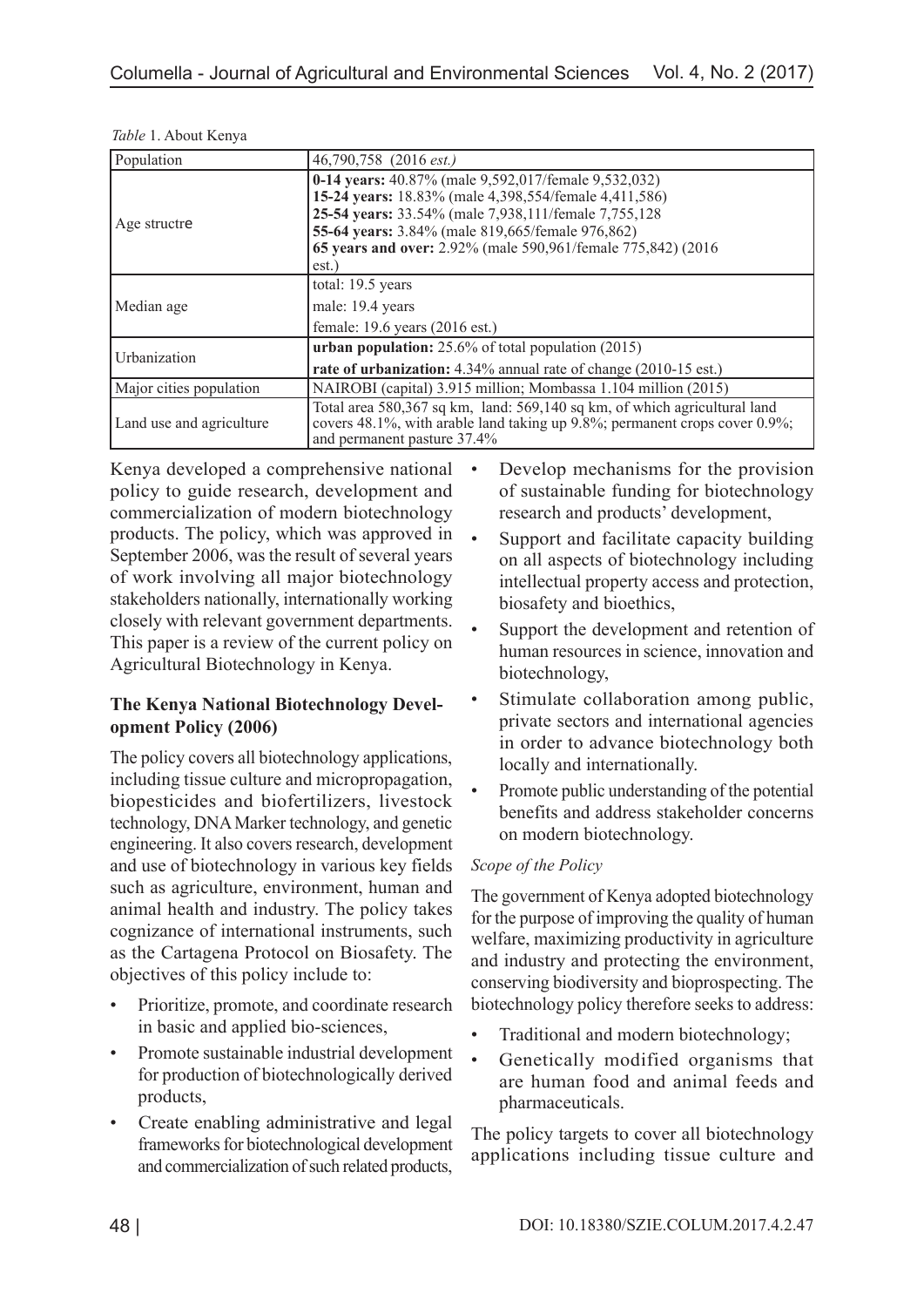micropropagation, biopesticides and biofertilizers, bioremediation, Livestock technology, DNA Marker technology, and genetic engineering (Karembu et al., 2010). The policy is broad based and covers research, development and use of biotechnology in various fields such as agriculture, environment, human health and industry.

The scope of the policy takes cognizance of local and international agreements and protocols such as the Cartagena Protocol on Biosafety, World Trade Agreements, Application of Sanitary and Phytosanitary Measures, the Agreement on Trade Related Aspects of Intellectual Property Rights, International Convention for the Protection of New Varieties of Plants.

The government recognizes that the domestic regulations governing the importation and use of pharmaceuticals, biologicals, food and feeds, may not be adequate. Therefore, it facilitate the process of aligning the policy to the regulations and policies governing the importation and use of the related products.

The policy outlines six key areas of focus as follows;

- 1. Agricultural Biotechnology
- 2. Education
- 3. Bioresources
- 4. Environmental Biotechnology
- 5. Medical Biotechnology
- 6. Industry and Trade.

#### *Implementation of the Agricultural Biotechnology Policy in Kenya*

**Regulatory Framework:** The National Biosafety Authority of Kenya (NBA), established by the Biosafety Act No.2 of 2009, is under the Ministry of Agriculture, Livestock and Fisheries administratively, but under the Ministry of Education, Science and Technology legally. Kenya Plant Health Inspectorate Service (KEPHIS): under the Ministry of Agriculture, Livestock and Fisheries, oversees the introduction, testing and use of biotechnology plants and seeds. The NBA is the main regulatory agency that oversees agricultural biotechnology in Kenya. It is responsible for regulations and policies,

as well as general supervision and control over the transfer, handling, and use of GE products. Four biotechnology implementing regulations were released following the Biosafety Act 2009:

- Contained Use Regulation, 2011;
- Environmental Release Regulation, 2011;
- Import, Export, and Transit Regulation, 2011;
- Labeling Regulation, 2012; and
- Packaging, Transport, and Identification regulation, 2014

The NBA works together with eight other regulatory agencies that have different roles in regulating Biotechnology products. These regulatory agencies are:

- Department of Public Health, under the Ministry of Health, safeguards consumers' health through food safety and quality control, surveillance, prevention and control of food borne diseases. The Agriculture committee has recommended the establishment of a Food Safety and Control Unit to evaluate food safety of GE foods for human consumption, and to issue import permits for GE foods;
- Kenya Bureau of Standards, (KEBS) under the Ministry of Industrialization and Enterprise Development, develops food standards, quality assurance, and testing;
- National Environment Management Authority (NEMA), under the Ministry of Environment, Water, and Natural Resources, oversees environmental questions and conducts environmental impact assessments. NEMA issues licenses that permit national performance trials (NPTs) on GE crops and plants.
- Pest Control Products Board, (PCPB), under the Ministry of Agriculture, Livestock and Fisheries, regulates pesticide use;
- Kenya Wildlife Service (KWS), under the Ministry of Environment and Natural Resources, handles biodiversity and biotechnology related matters in wildlife and forestry;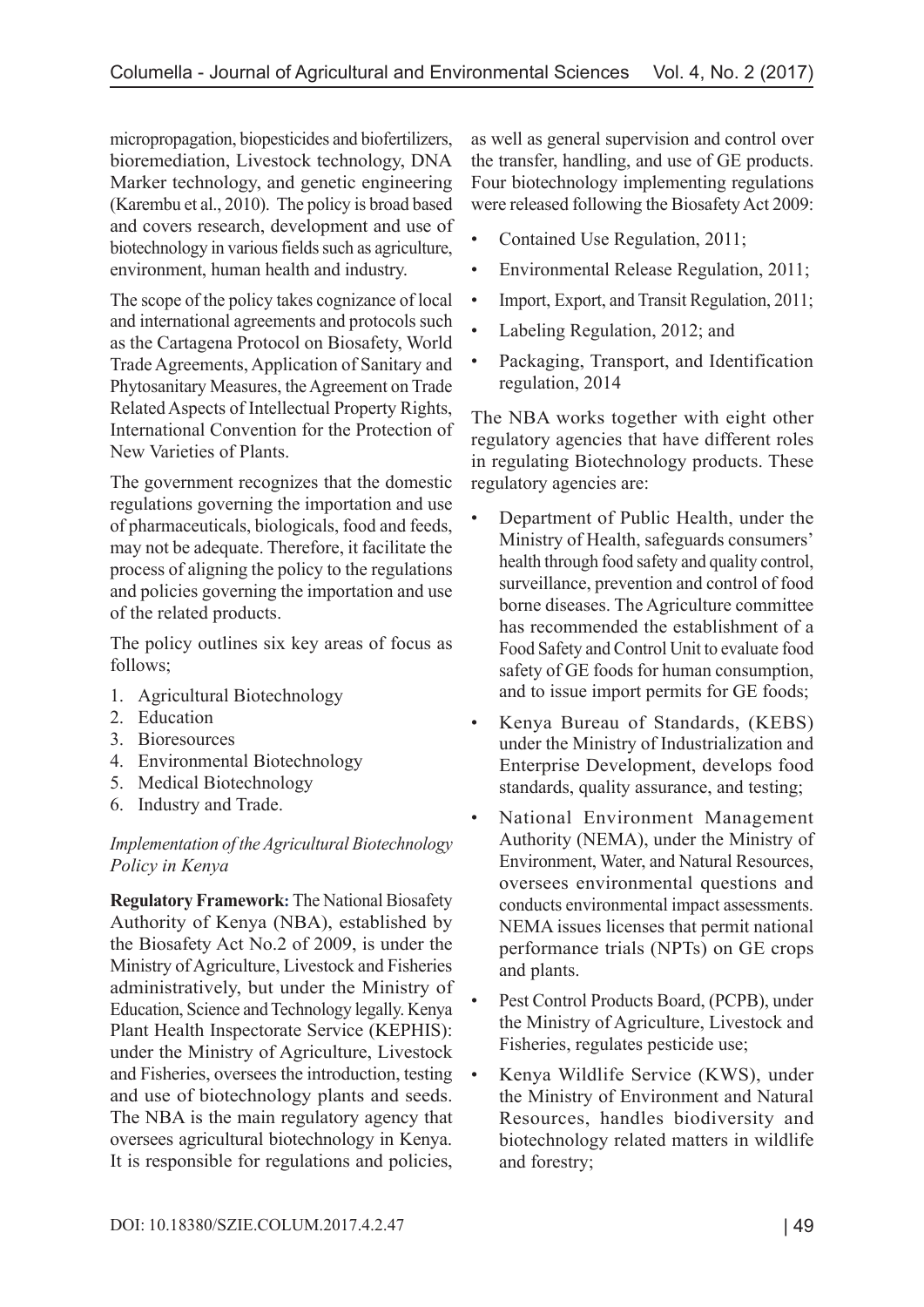- Kenya Industrial Property Institute (KIPI), under the Ministry of Industrialization and Enterprise Development, handles intellectual property issues; and,
- Department of Veterinary Services (DVS).

Figure 2 and figure 3 show the process for approving production of Genetically engineered crops developed in Kenya and the regulatory processes of such crops respectively.

## **1. Industry and Trade**

The National Biosafety Authority (NBA) is responsible for the approval process of import shipments of GE products. The authoritative legislation, Kenya's Biosafety Act of 2009, stipulates that the approval process should take 90-150 days. Also, the Kenya Plant Health Inspectorate Service (KEPHIS) requires imported GE plant products to have:



*Figure 2.* The Approval process for production of Genetically engineered crops developed in Kenya, Source; National Biosafety Association of Kenya. The figure shows a breakdown of the process due to be followed before a scientist, biotechnologist, or any other individuals or companies can be approved to produce genetically engineered crops in Kenya for whichever goal.



*Figure* 2. The regulatory processes for genetically engineered crops in Kenya, Source; National Biosafety Association of Kenya. The figure shows the steps involved in the regulatory process for biotechnology crop products in the country.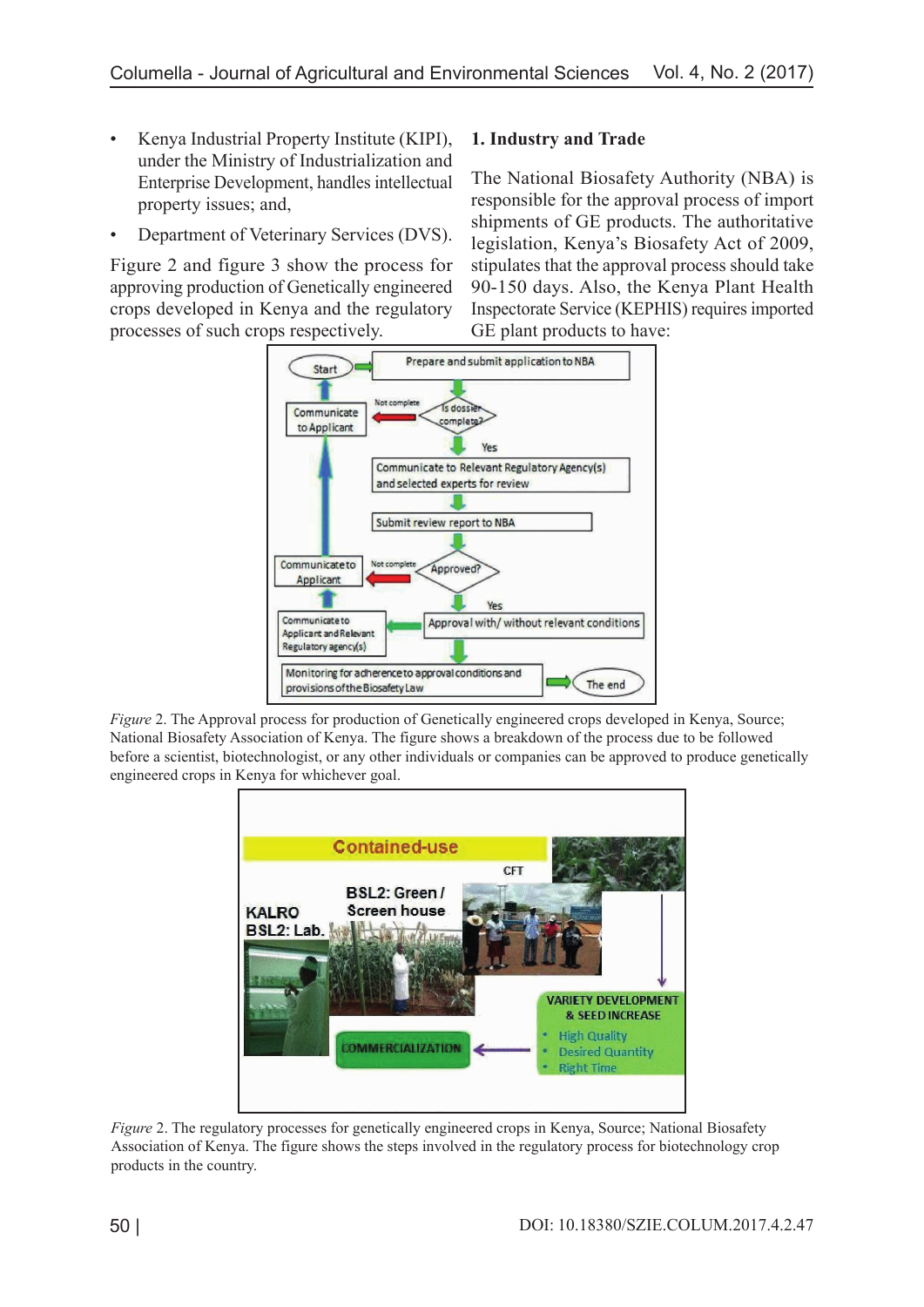- A declaration from the country of origin that states the import's GE status, and
- A phytosanitary certificate.

However, progress in agricultural biotechnology suffered a setback after the National Assembly's Agriculture committee recommended that a new food safety law on genetically engineered (GE) products be put in place, before the 2012 import ban is lifted.

The Agriculture committee's move follows an earlier decision by Kenya's National Environment Management Authority (NEMA) to retract the open field trials license for Bt corn. NEMA had previously retracted its license for Bt corn open field trials despite prior approval by NBA, thus, creating confusion in the regulatory framework. NEMA is still reviewing applications for open field trials for Bt corn and Bt cotton, exceeding the 45 days allowed by law.

#### **2. Plant Biotechnology Research, production and commercialization**

Participation on the NBA includes representatives from Government Ministries, as well as scientists from civil society and the national universities. Government ministries and key players on the NBA include the Kenya Plant Health Inspectorate Service, Ministry of Agriculture, which oversees the introduction, testing and use of biotechnology plants and seeds; the Ministry of Health and the Kenya Bureau of Standards, which regulate food safety; and the Ministry of Environment and Natural Resources, which oversees environmental questions and conducts environmental impact assessments among others.

In terms of commercialization of bio-engineered food products in studies done in 2003, 2006 and 2007 by the International Maize and Wheat *Table* 2. Awareness on Agricultural Biotechnology in 2007

Improvement Centre (CIMMYT), KALRO and Kansas State University, Kenyan consumers were found to accept agricultural biotechnology and genetic modification of foods at rates well below 50 percent. Processors and retailers showed a higher level of acceptance, especially with regard to genetically modified foods. This showed the need for public education, awareness creation and sensitization on the stringent measures put in before the production and commercialization of products to ensure the safety of the consumers. Table 2 shows the Awareness on Agricultural Biotechnology in 2007

A new approach to the comprehensive agriculture policy that includes capacity and confidence building, policy stability in form and application from year-to-year and production and trade enhancing characteristics is still needed in Kenya before the full benefits of agriculture biotechnology can be realized. Poor policies mean farmers minimize their investment in agriculture, because of their inability to predict/expect profits from efforts (Adato - Meinzen-Dick 2002).

Top government leaders, cereal millers, traders, and agricultural research scientists widely acknowledge that modern biotechnology is an important tool for improving agricultural production in Kenya, and have continued to publicly support agricultural biotechnology. Agricultural biotechnology awareness campaigns initiated by institutions like BioAware, ISAAA, Open Forum on Agricultural Biotechnology, African Biotechnology Stakeholders Forum and Africa Harvest Biotech Foundation International avail credible information and demystify misconceptions related to agricultural biotechnology. Kenya has advanced in agricultural biotechnology governance, as evidenced by the Biosafety Act of 2009, establishment of NBA,

| Type            | <b>Area or Industry</b> | <b>Number of respondents</b> | <b>Awareness (Percentage)</b> |          |
|-----------------|-------------------------|------------------------------|-------------------------------|----------|
|                 |                         |                              | Biotechnology                 | GM crops |
| Urban consumers | Nairobi                 | 612                          | 46                            | 38       |
| Rural consumers | Western Kenya           | 121                          |                               |          |
|                 | Eastern Kenya           | 400                          |                               |          |
| Gatekeepers     | Milling companies       |                              |                               |          |
|                 | Supermarkets            | 40                           |                               | 79       |

Source: The International Maize and Wheat Improvement Center (CIMMYT)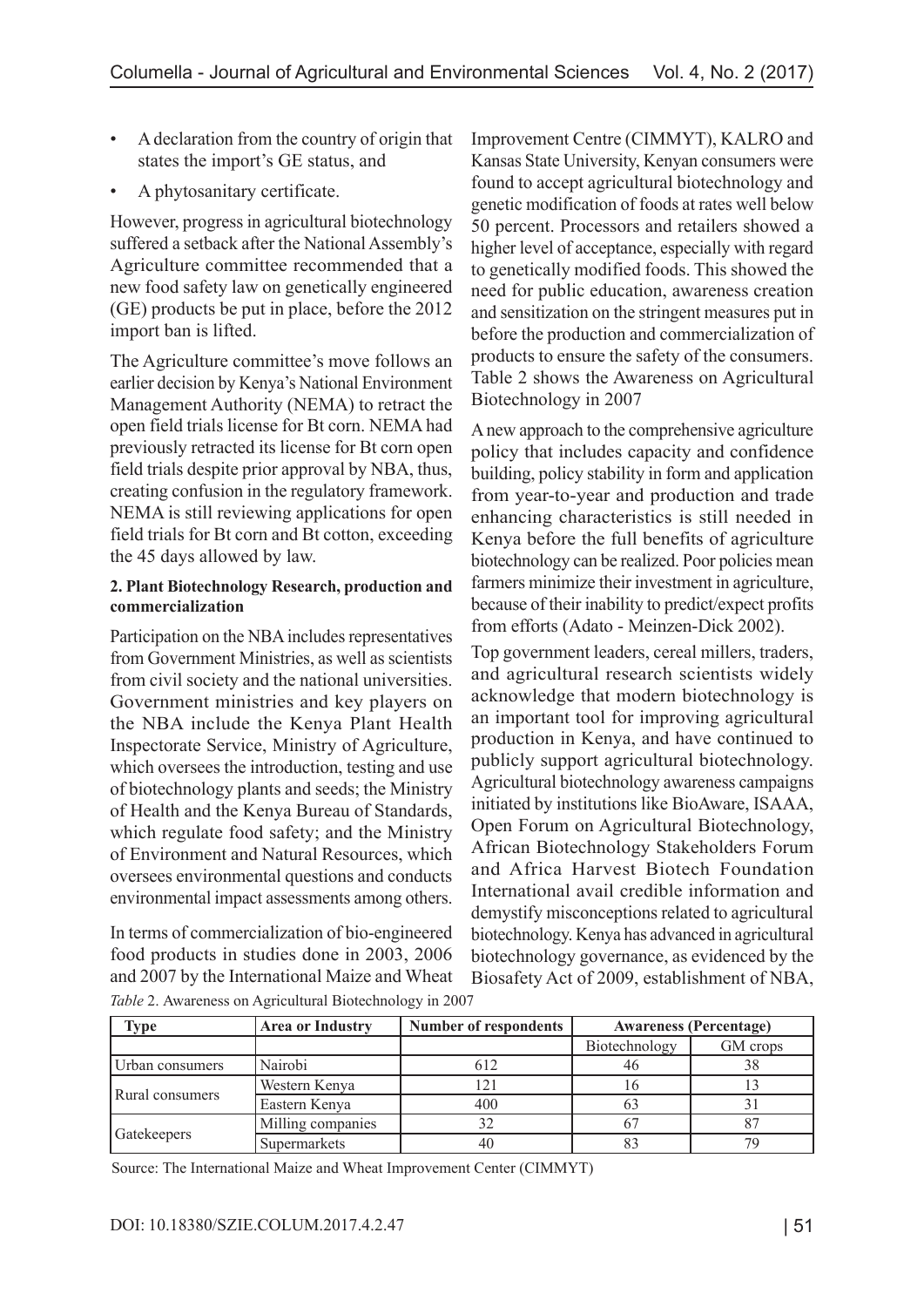regulations and policies. To maximize on these gains, Kenya needs encouragement to:

- Reverse the GE foods import ban;
- Commercialize Bt cotton;
- Continue public awareness on modern biotechnology and biosafety; and
- Continue capacity building on biotechnology to manage and strengthen research, development and trade

### **Case Studies for the implementation of the Policy**

To further clarify the state of affairs in regard to research activities and the need for action, the following are some case studies of recent agricultural research and development work in Kenya.

### *Case Study 1: Cotton*

Cotton production in Kenya has declined over the years due to yields being affected by bollworm, necessitating the search for varieties that will be resistant to bollworm. Work on Bt. Cotton began with Bt. cotton seeds with a gene of resistance against the bollworm being imported for trials from South Africa in late May 2004 (Kameri-Mbote 2003). This was after the plant regulatory authority, the Kenya Plant Health Inspectorate Service (KEPHIS) granted KARI a permit to introduce the seeds. The trials were done at KARI Fiber research station in Mwea Tabere whose biosafety facilities have been inspected and approved by KEPHIS on behalf of the National Biosafety Committee. However, upon the success of the project, the seeds were not commercialized. If these seeds were handed to the farmers, this would have a very significant impact on the Kenyan Cotton industry, and the country's economy by proxy.

## *Case study 2: Maize*

The main thrust of agricultural research on maize in Kenya has traditionally focused on breeding for both higher yields and drought tolerance (Smale - Jay 2003). Not much attention has been given to breeding for pest and disease tolerance and consequently, small-scale farmers have been affected substantially as they plant improved maize varieties under very poor pest and disease management conditions. They end up not benefiting from the yield potential of such varieties.

Stem borers pose one of the most serious threats to the production of maize in Kenya, with losses estimated to be about 15 % of the harvest. These problems have continued to intensify as most subsistence farmers are poor and cannot afford to buy pesticides to curb the menace posed by the borers.

### **The Insect Resistant Maize for Africa (IRMA)**

The Insect Resistant Maize for Africa project started in 1999 by KALRO working together with the International Maize and Wheat Improvement Centre (CIMMYT) with funding from the Syngenta Foundation for Sustainable Agriculture. The overall objective of the project was to increase maize production and enhance food security through the development and deployment of insect resistant maize that is adapted to various agro-ecological zones in Kenya (IRMA).

In furtherance of the objectives of the project, maize leaves with Bt. toxins were imported into Kenya from Mexico and these underwent trials at various KALRO research stations (Kameri-Mbote 2003). The project was continued in a green house and controlled environments until seeds which were approved as fit, safe and stable for human consumption were obtained at the end of the project.

By the end of the project in 2014, the project had succeeded in developing maize varieties that can better resist attack by the three major insect pests in Kenya – stem borers, maize weevils, and the larger grain borer (LGB).

Nine maize varieties (both open pollinated and hybrid) with remarkable resistance to stem borers were released. They can control three of the four main stem borers (IRMA).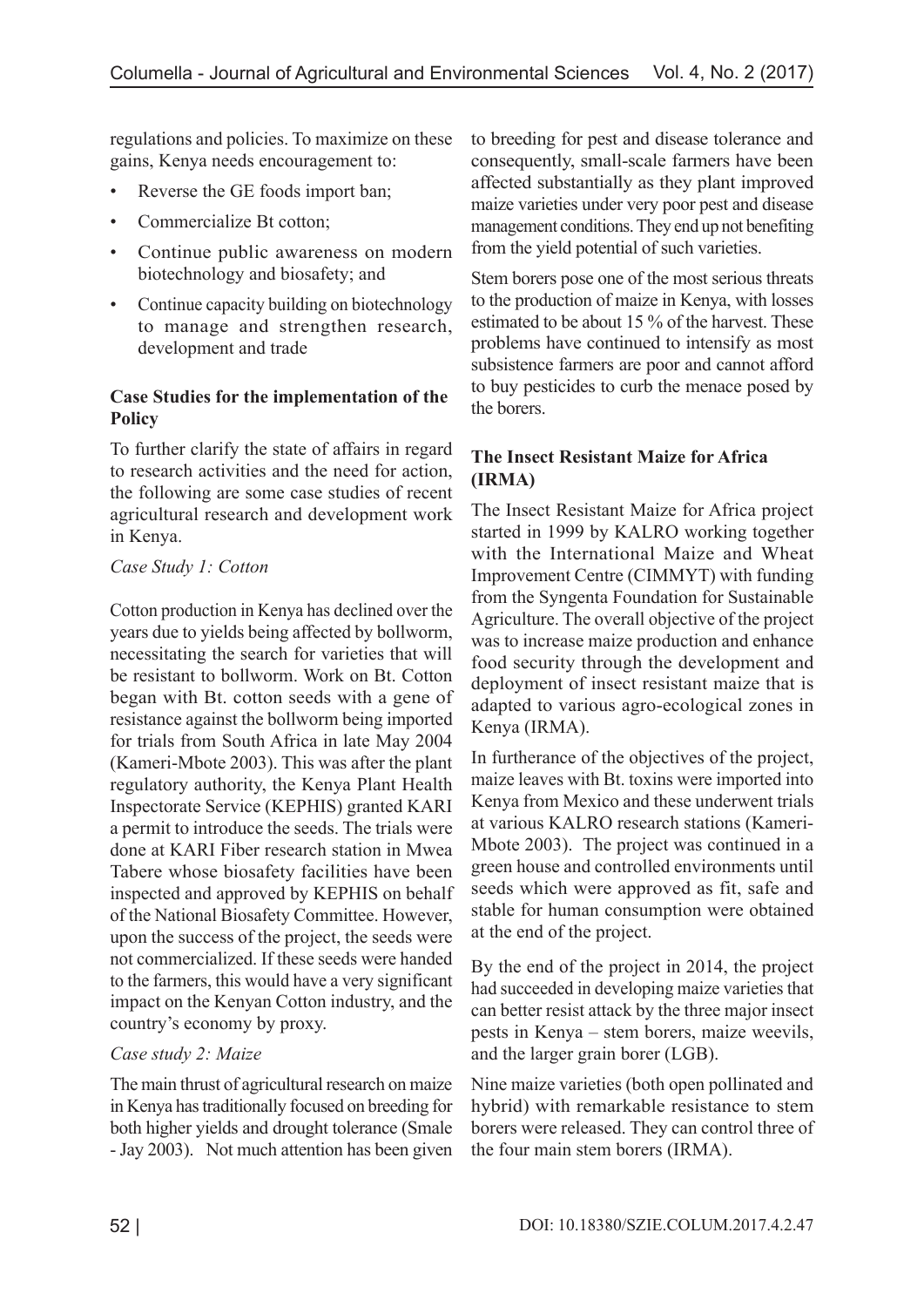### *IRMA project achievements*

It identified new germplasm sources of resistance to stem borer and post-harvest insect pests among landraces, open pollinated varieties (OPVs) and CIMMYT lines (CMLs), and developed new insect resistant germplasm. Kenya released 13 stem borer-resistant (SBR) conventional maize varieties (three OPVs and 10 hybrids) and four storage pest-resistant (SPR) hybrids. Kenya has also nominated several stem borer and four postharvest-resistant hybrids for national performance trials(IRMA).

Three insect-resistant varieties were commercialized in Kenya by Monsanto, Wakala Seeds and the Kenya Agricultural Research Institute Seed Unit. These are the KH 414-1 SBR and 414-4 SBR hybrids, and the OPV Pamuka (IRMA). However, the uptake of these commercialized varieties was low since the Kenyan policy was not particularly clear on the matter at the time of release, therefore making it difficult to advertise or market the varieties.

### **Key Policy Recommendations**

### *I. Prioritization and Coordination of Research and Development*

The policy recommends establishment of a National Biotechnology Enterprises Programme that will consist of a National Commission on Biotechnology, a National Biotechnology Education Centre and a National Biosafety Authority. Although the NBA has already been established, the establishment of the NCB and NBEC is necessary.

### *II. Public Education and Awareness Creation*

- 1. Creation of public awareness on biotechnology issues and investment opportunities;
- 2. Access to information held by public authorities;
- 3. Public participation in decision making process;
- 4. Access to judicial and administrative provisions.

### *III. Public Protection and Support*

- 1. Protecting Intellectual Property Rights (IPR) is a critical aspect of biotechnology innovation, and ensuring effective public and private sector participation in research and product development.
- 2. The Government recognizes the existing policies and legislation on protection of traditional knowledge and resources.

### *IV. Infrastructure, Facilities and Equipment*

The National Biotechnology Enterprises Programme to put in place mechanisms to create linkages and networks among public research institutes and universities for optimum access and utilization of available resources while supporting initiatives for the establishment of biotechnology parks at R & D institutions as incubators to stimulate the growth of small and medium size businesses with potential to mature into high technology companies.

### *V. Financial and Business Support*

The key recommendations here are;

- 1. Create incentives to encourage partnerships between public research institutes and the private sector
- 2. Waiver of taxes on research materials and equipment to encourage further research
- 3. Encourage specialized technological financing agencies to provide loans to firms or consortia and research institutions.
- 4. Direct public budgetary allocation to biotechnology research and development.

### **Conclusion**

The policy provides a road map for agricultural biotechnology and should effectively guide the country into a pre-eminent position of a knowledge-based economy for overall sustainable economic growth, poverty alleviation and wealth creation.

The policy is well structured and covers the most key issues dealing with biotechnology in the country. However, its slow implementation and unclear distinction of the parts played by different